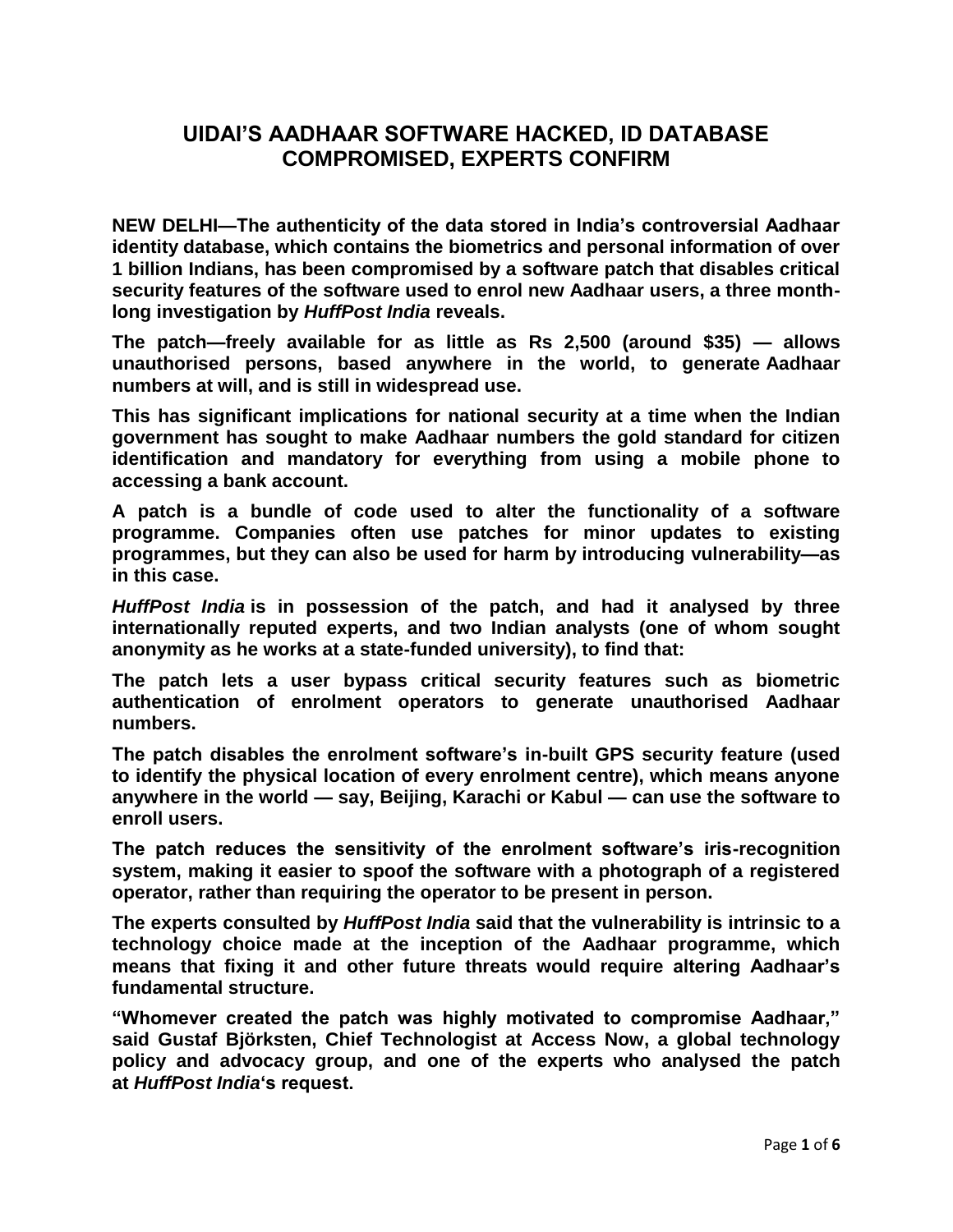**"There are probably many individuals and entities, criminal, political, domestic and foreign, that would derive enough benefit from this compromise of Aadhaar to make the investment in creating the patch worthwhile," Björksten said. "To have any hope of securing Aadhaar, the system design would have to be radically changed."**

**Bengaluru-based cyber security analyst and software developer Anand Venkatanarayanan, who also analysed the software for** *HuffPost India* **and shared his findings with the NCIIPC government authority, said the patch was assembled by grafting code from older versions of the Aadhaar enrolment software—which had fewer security features— on to newer versions of the software.**

**NCIIPC, or National Critical Information Infrastructure Protection Centre, is the nodal agency responsible for Aadhaar security.**

**Venkatanarayanan findings were confirmed by Dan Wallach, Professor of Computer Science, and Electrical and Computer Engineering, at Rice University in Houston, Texas.**

**"Having looked at the patch code and the report presented by Anand, I feel pretty comfortable saying that the report is correct, and it could allow someone to circumvent security measures in the Aadhaar software, and create new entries. This is pretty feasible, and looks like something that would be possible to engineer," Wallach said.**

**Indian authorities have declined comment, despite** *HuffPost India* **reaching out to both NCIIPC and the Unique Identification Authority of India (UIDAI) on more than one occasion since July this year.**

**While NCIIPC requested a copy of the patch, which** *HuffPost India* **provided in the same month, the agency has declined to share its findings. UIDAI did not respond to** *HuffPost India***"s mails.**

## **A SERIES OF PRAGMATIC CHOICES**

**The genesis of the current hack lies in a decision, made in 2010, to let private agencies enroll users to the Aadhaar system in order to speed up enrolments. That year, Mindtree, a Bengaluru-based company, won a contract to develop an official, standardized enrolment software — called the Enrolment Client Multi-Platform (ECMP)— that would be installed onto the thousands of computers maintained by these private operators.**

**Apart from private enrolment agencies, the UIDAI also signed enrolment agreements with "common service centres" — village-level computer kiosks that help citizens access common e-governance services such as pensions, student scholarships etc. By February 2018, these centres were responsible for enrolling 180 million Indians.**

**This decision to install the software on each enrolment computer, said cyber security expert Björksten, "puts the running of critical components of Aadhaar in the hands of the enemies of the system".**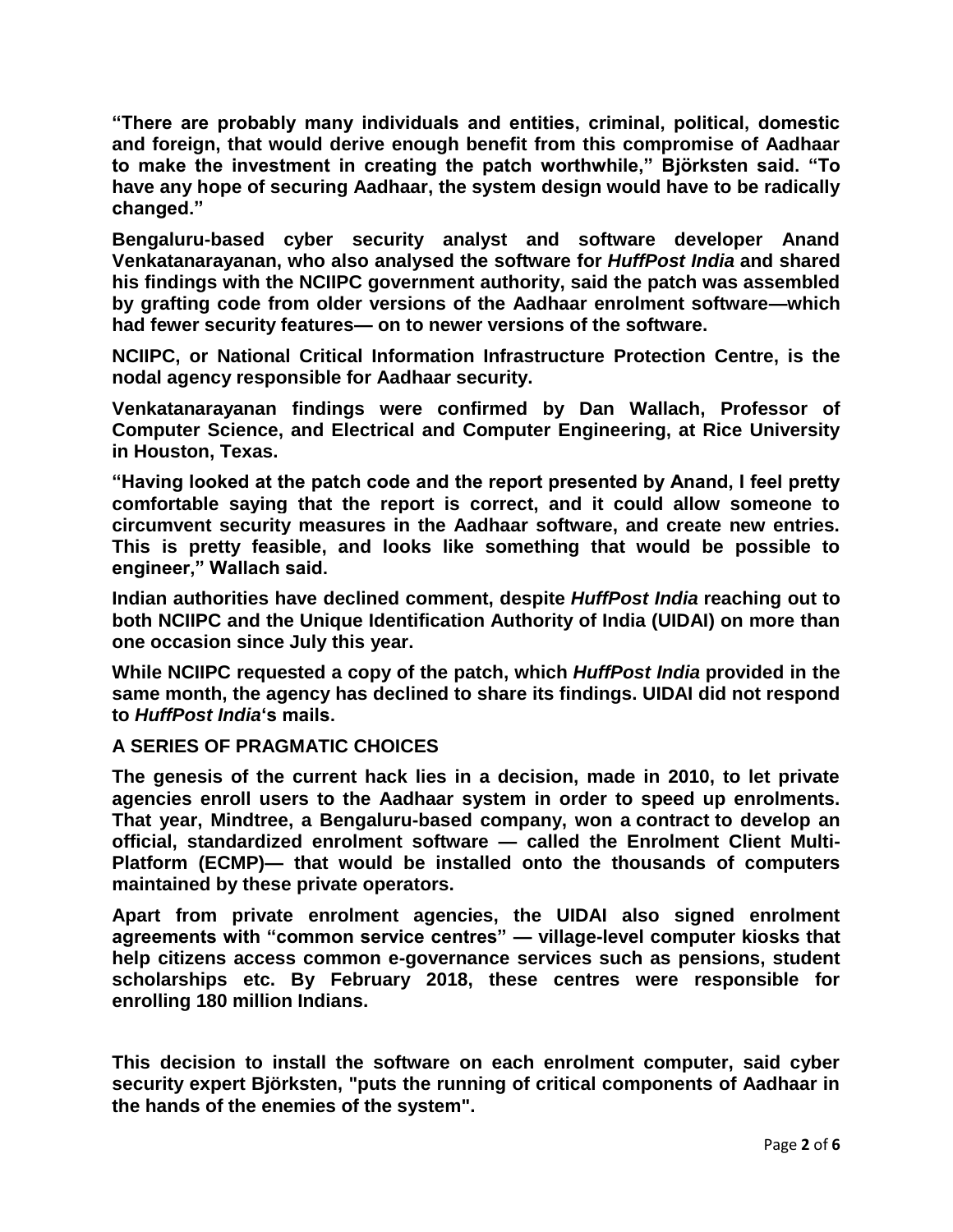**A more secure choice would have been a web-based system in which all software would be installed on the UIDAI's own servers and enrolment operators would have a user name and password to access the system.**

**(A useful analogy is the difference between Microsoft Word — which is installed on computers — and web-based Google Docs, which is hosted online by Google, and users simply log on to use the service.)**

**B. Regunath, a software architect who led the team at Mindtree that worked on the project, said web-based enrolment software for Aadhaar was not practical at the time because many parts of the country had very poor Internet Connectivity.**

**"People were cranking up generators just to light up power and do the enrolment. How can they do an online upload of those packets?" asked Regunath, who has since moved to a senior technical position at Flipkart.**

**"We launched and issued the first Aadhaar card just three months after being selected," Regunath said, recalling that the launch was done urgently to meet a publicly announced deadline, without all the software features in place.**

**To compensate for handing effective control of the enrolment process to thousands of operators scattered across the country, Regunath's team added security features to the software — most prominently, a feature that required all operators to log in to the software by first providing their own fingerprint or iris scan. Any laptop being used had to first be registered with the UIDAI as well.**

**"We added a feature to check if the operator is certified, fixed people meddling with the system, we added a feature to check if the enrolment guys are running pirated or un-updated versions of Windows," Regunath said.**

**The UIDAI had also mandated that each computer used for enrolment was attached to a GPS device to ensure enrolment was done within the physical confines of the authorised centres.**

**Yet by early 2017, these carefully considered security features were bypassed by an elegant software hack that began circulating among the private enrolment operators empanelled to register a billion Indians to the Aadhaar database.**

**The use of this patch was so widespread that a YouTube search for ["ecmp](https://www.youtube.com/results?search_query=ecmp+bypass) [bypass"](https://www.youtube.com/results?search_query=ecmp+bypass) reveals hundreds of videos of private operators offering step-by-step guidance on how to subvert the UIDAI's security protocols.**

**"This is a straightforward, business-like, and utilitarian hack," said Björksten, the security analyst. "Having examined the entirety of the code, it is my opinion that the patch is the work of more than one coder."**

**Mindtree, the company that first developed the software, has acknowledged a list of queries sent by** *HuffPost India***. The story will be updated once they respond.**

**INSTALLING THE AADHAAR HACK IS AS SIMPLE AS CUT AND PASTE**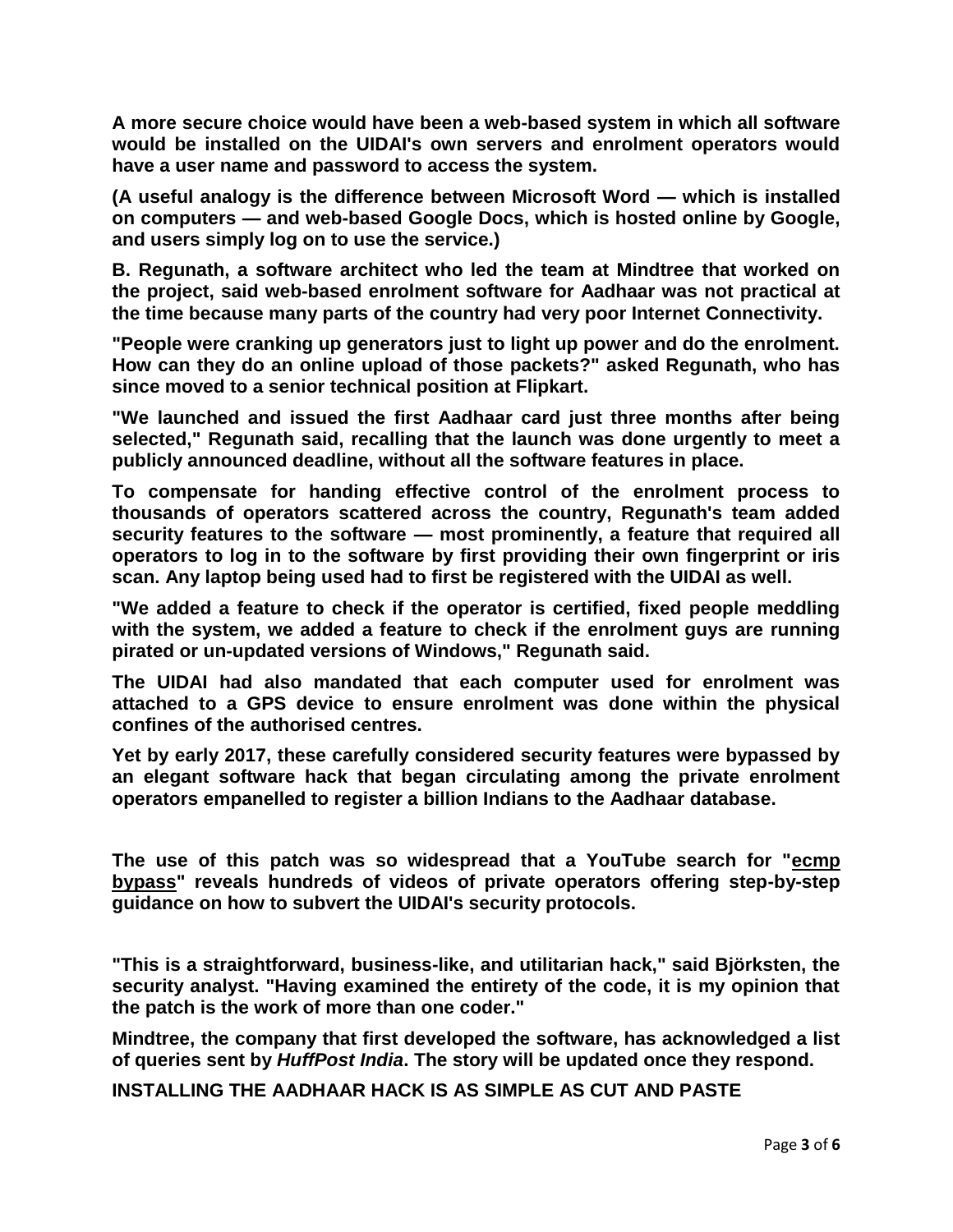**Sourcing the patch is as easy as gaining access to one of thousands of WhatsApp groups where the patch, and the usernames and passwords required to login to the UIDAI's enrolment gateway, are sold for as little as Rs 2,500.**

**Payments are made through mobile wallets linked to phone numbers that quickly go dead after the transactions are complete.**

**Using the patch is as simple as installing the enrolment software on a PC, and replacing a folder of Java libraries using the standard Control C, Control V cutpaste commands familiar to any computer user.**

**Once the patch is installed, enrolment operators no longer need to provide their fingerprint to use the enrolment software, the GPS is disabled, and the sensitivity of the iris scanner is reduced. This means that a single operator can log into multiple machines at the same time, reducing the cost per enrolment, and increasing their profits.**

**Bharat Bhushan Gupta, a 32-year-old former enrolment operator from Jalandhar, said operators like him were paid only Rs 30 per enrolment, so many operators began using the patch to make a little more money, charging between Rs 100 and Rs 500 in their own capacity. Gupta said he had not used the patch, and had written to the UIDAI CEO and others in the authority about its existence.**

*HuffPost India* **could not establish just how many enrolment centres used the patch, but even the UIDAI has admitted that the enrolment process has been marred by corruption. In 2017, the UIDAI said it had [blacklisted](https://timesofindia.indiatimes.com/city/delhi/49000-fraudulent-operators-blacklisted-says-uidai/articleshow/60470131.cms) 49,000 enrolment centres for various violations, and in February 2018, the UIDAI terminated all contracts with common service centres as well.**

**Henceforth, only banks and government institutions like the postal service can enrol Aadhaar users. As a consequence, tens of thousands of young men, with rudimentary education but great familiarity with the Aadhaar system, were put out of work.**

**"We can't even make minimum wage," said Gupta, who used to run his own common service centre. "When they closed the enrolments, we had already formed WhatsApp groups through which we could help each other to use the software, and in these groups, there were some people who were offering new software that could be used to look up anyone's information."**

**In interviews, out-of-work operators claim they can still use the hacked enrolment software to generate enrolment ids (the first step in the Aadhaar registration process) and have tied up with sources working in authorised centres who complete the registration process for a fee.**

**WHO IS BEHIND THE AADHAAR HACK?**

**While the hack is being used by village-level computer operators, with no formal knowledge of programming, security researchers like Björksten and Venkatanarayanan say the hack represents a significant investment in time and resources — suggesting sophisticated well-trained adversaries.**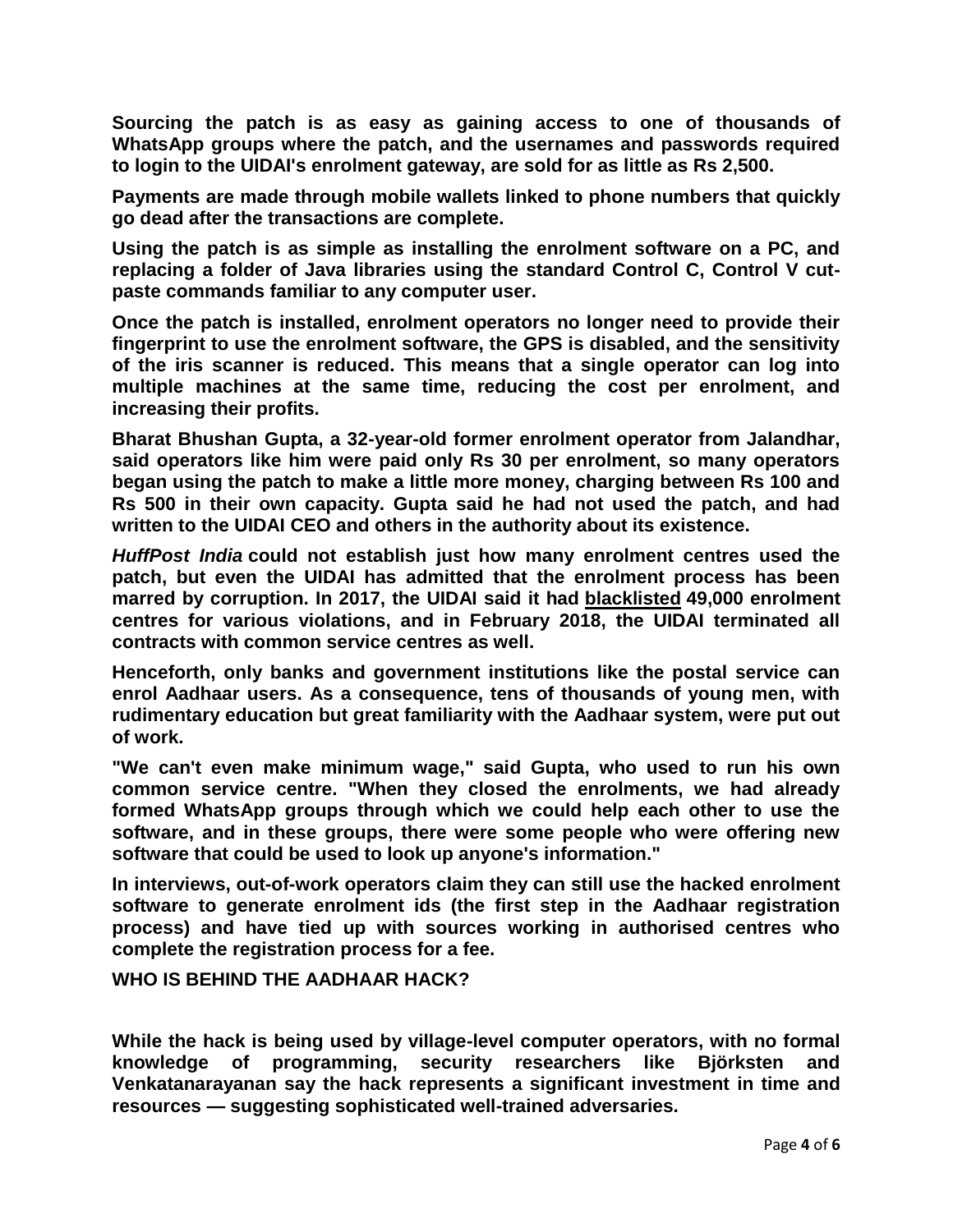**"I get the sense that the patch does just the minimum needed," Björksten said. "The programmers have cut corners by utilizing previous versions of the Aadhaar code. This is a straightforward, business-like, and utilitarian hack."**

**"This patch has been created to be used, not just for the purpose of security research, or to highlight the security problems with the Aadhaar system." said Björksten.**

**"They have used some of the files from earlier versions of the Aadhaar software, which did not have these security features, and they have also made changes that remove other security checks," Venkatanarayanan said.**

**The changes are specific and targeted.**

**Apart from the changes mentioned previously, an analysis of the patch code by Björksten and Venkatanarayanan reveals one change that marginally reduces the fail-rate for iris recognition, resulting in more positive matches and making it possible to spoof the system with a high-resolution photograph.**

**Another change extends the duration of each login session — reducing how often a username and password needs to be entered, and thereby reducing security.**

## **WHAT IS THE IMPACT OF THE AADHAAR HACK?**

**The software patch is unusual in that it doesn't seek to access information stored in the Aadhaar database, but rather looks to introduce information into it.**

**This, experts said, creates a whole new set of problems and could defeat many of Aadhaar's purported aims, such as reducing corruption, tracking black money, eliminating fraud and identity theft. It also means that the Aadhaar database is vulnerable to the same problems of ghost entries as any other government database.**

**"If anybody is able to create an entry in the Aadhaar database, then potentially the the person can create multiple Aadhaar cards. Then the same person can siphon off rations of multiple people," said Rajendran Narayanan, Assistant Professor, Azim Premji University, Bengaluru. "Since there are fixed quotas for rations, this would mean that several genuine beneficiaries would be excluded."**

**Similar problems can be introduced in all government schemes, Narayanan said.**

**There's a parallel between what's happening in India with what's happening in America," said Wallach of Rice University. "Not every American is born in a hospital, where a tonne of documentation is created automatically upon their birth. Many Americans, particularly poor Americans, give birth at home, where there's less documentation.**

**"This has recently become a problem for Americans born in the Rio Grande Valley, on the border between Texas and Mexico, where apparently some midwives were creating fraudulent documentation for non-Americans. The current response is an over-reaction to this, denying citizenship to rightful Americans in an attempt to remove an unknown number of frauds."**